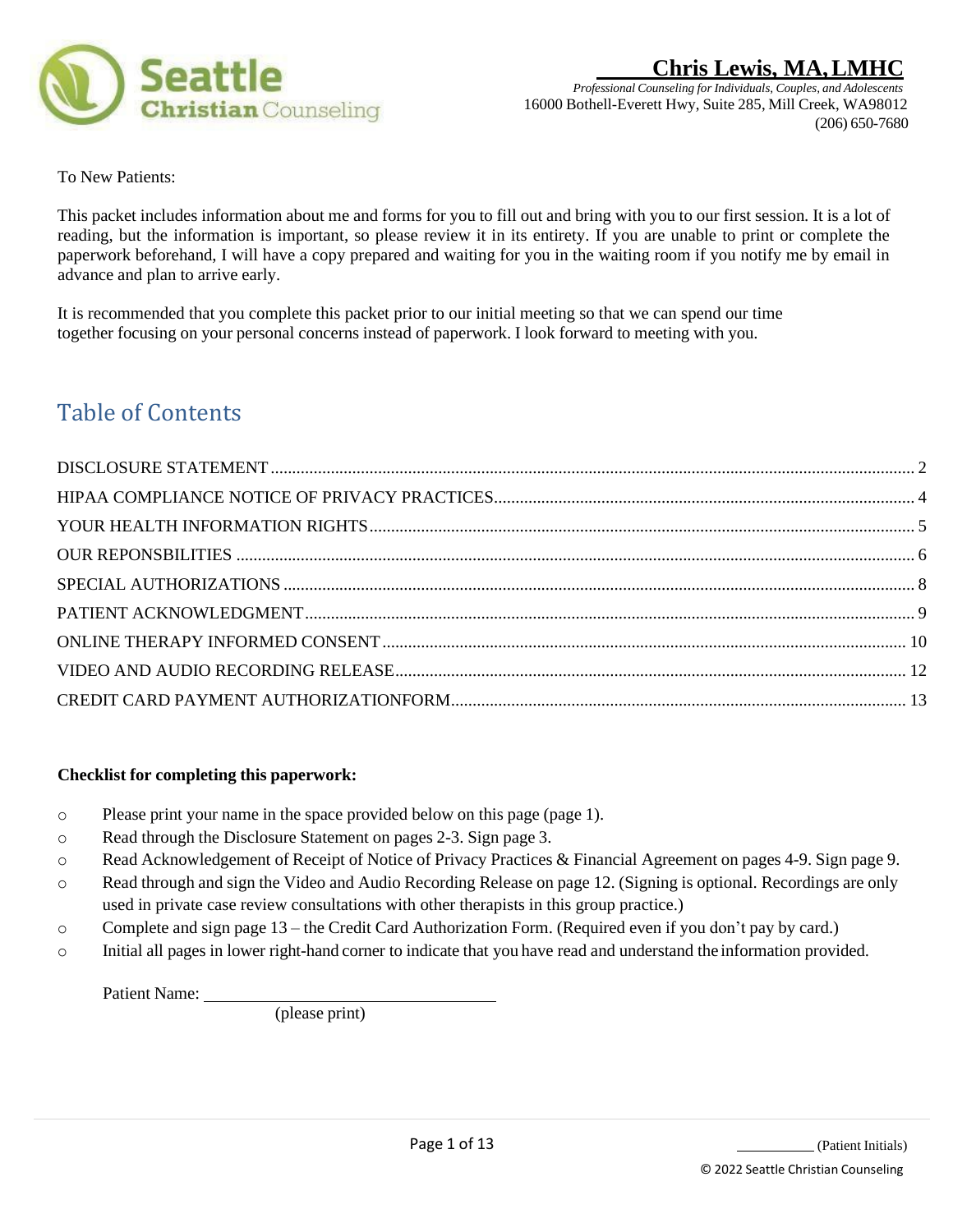

## **DISCLOSURE STATEMENT**

### **Counselor Training, Counseling Orientation, General Information, and Counseling Fees**

**Training and Degrees:** I earned my M.A. in Counseling Psychology from The Seattle School of Theology & Psychology. This program is accredited by the State of Washington to award degrees at the master's level. During and after my studies, I was a therapist intern/extern at Seattle Pacific University, counseling both individuals and groups. I then worked as a therapist at a regional outpatient hospital clinic, counseling individuals and leading a men's therapy group, before moving to private practice. I practice under the title of Washington State Licensed Mental Health Counselor (#LH60642600). Seattle Christian Counseling provides office space and administrative support, but I am responsible for all patient care.

**Counseling Orientation**: I take a bio-psycho-social-spiritual approach to treating the whole person, to understand both your unique Self and how it has been shaped by family and other systems. My clinical approach draws primarily from psychodynamic, psychoanalytic, and depth-oriented modalities, as well as attachment, narrative, interpersonal and family systems theories. My graduate training also emphasized the integration of psychology and theology, which may provide another lens on our work. I view counseling as a creative, collaborative process rooted in relationship. By nature, we are relational beings who struggle to locate and maintain the boundaries of a healthy Self-in-relationship. We come to know ourselves through others, who give meaning to our life story in ways both beautiful and hurtful. How we see and 'tell' this story is often determined by the faulty and distorted old scripts we learned to follow in order to cope and find security long ago. Therapy is the hard, redemptive work of remembering, rewriting, and retelling that story in more accurate and nuanced and ways. It is a safe space for you to explore both your own experience and how others experience you. Deep change occurs within a trustworthy alliance that empowers you to discover your own voice. Really, to trust yourself. Together we will examine how past events, adaptive strategies, and relational patterns (scripts) are being unconsciously replayed in the present, provoking doubt and distress – but also a hope for something new.

**Fees:** Following the initial **individual** 60-minute intake session (**\$225**), the fee for a standard 53-minute session is **\$195**. Fees may be adjusted annually. Payments (cash, check or credit) are to be made at the beginning of each session. In addition to your session fee, there will be a fee for using your credit card, which will be the exact amount the credit card company charges Seattle Christian Counseling, PLLC. Fees change regularly but will range between 2.5%-4% of your transaction. If you would like to know the exact current rate, please ask your therapist at the time of your appointment. A \$30 fee will be charged for returned checks. Unpaid balances incur the maximum finance charge allowed by law after 30 days. Outstanding balances may be sent to a collection agency.

**Missed Appointments:** In the event that you are unable to keep an appointment, I must be notified a minimum of three days (72 hours) in advance. **If you miss your appointment for whatever reason and fail to give me adequate notice, you will be responsible for the full fee for the session.** If you are late, I will still stop at our regular ending time in order to keep my schedule, and you will still be required to pay for the entire session. In the event of a missed appointment, the bill will reflect a late cancellation instead of a clinical session. Most insurance companies will not reimburse for missed appointments. If I have an emergency, I will notify you as soon as possible of my need to reschedule our appointment.

**Termination of Treatment:** When you wish to terminate treatment, please give a minimum of one week's notice. You may terminate treatment at any time without moral, legal, or financial obligation beyond payment of services already rendered. It is expected that we will discuss the prospect of termination so that both parties will be clear about any details that need attention as part of the termination process. If you fail to schedule a future appointment, cancel a scheduled appointment, or fail to keep a scheduled appointment and do not contact me within 30 days of the date of last recorded contact, it will be understood that you have terminated treatment. I shall have no further obligation to you once treatment has been terminated.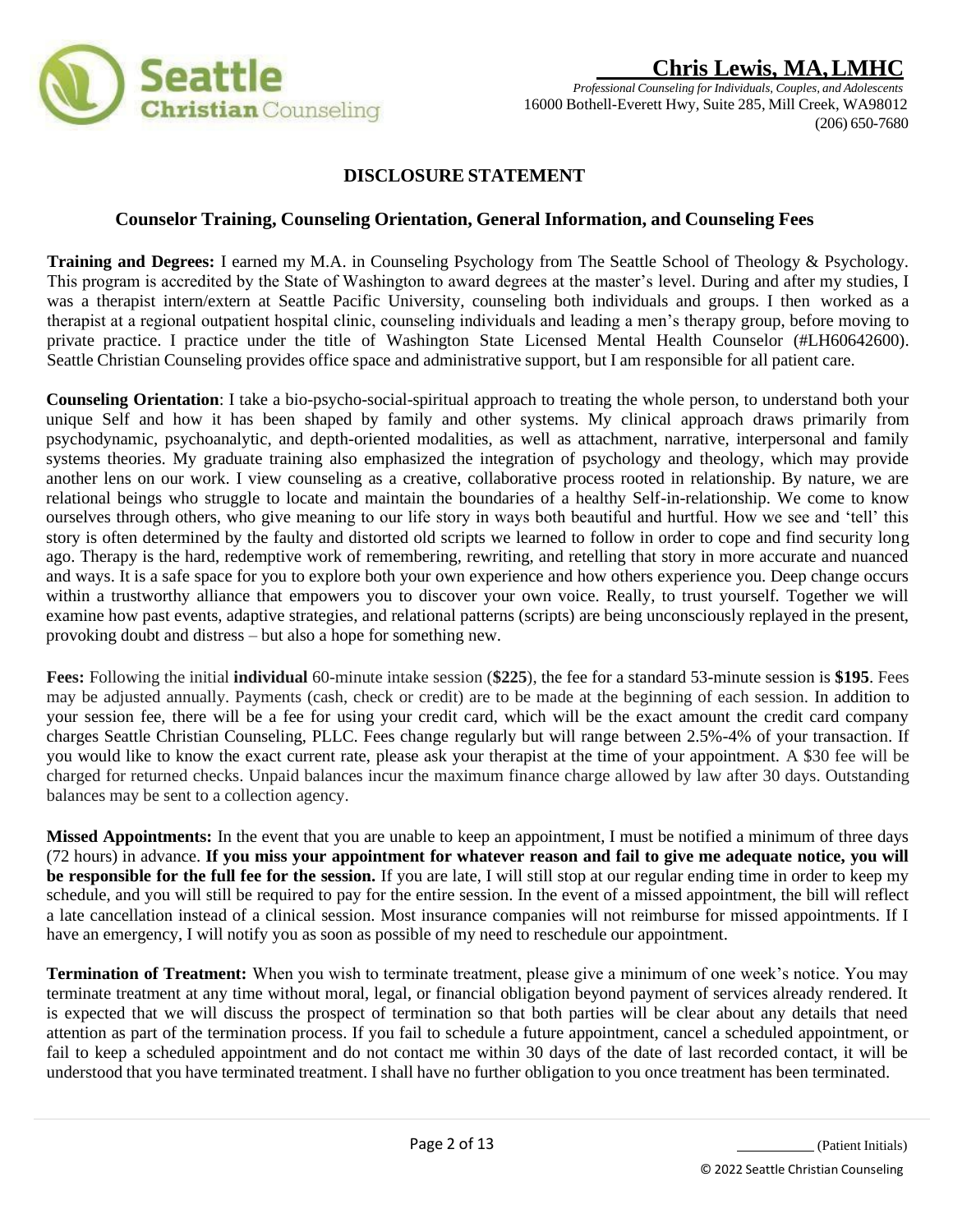



**Testifying in Court:** If you become involved in any legal proceedings that require my participation, you will be expected to pay for all of my professional time. This includes any preparation and transportation time, even if I am called to testify by another party. Because of the difficulty of legal involvement, I charge \$250 per hour for preparation and travel, for attendance (waiting and participation) at any legal proceeding. Having said this, I am not a certified child custody evaluator and will be unable to help you legally if this is your purpose in pursuing treatment with me.

**Choosing a Counselor:** You have the right to choose a counselor who best suits your needs and purposes. You may seek a second opinion from another mental health practitioner or may terminate therapy at any time.

**State Mandated Disclosure:** I have broad discretion to release any information that I deem relevant in situations where I believe my patient or others to be at risk of physical harm, physical or sexual abuse, molestation, or severe neglect.

**Consultations:** I regularly consult with other professionals regarding patients with whom I am working. This allows me to gain other perspectives and ideas about how to better help you reach your goals. These consultations are conducted in such a way that confidentiality is maintained.

**State Registration:** Therapists practicing psychotherapy for a fee must be registered or certified with the Department of Health for the protection of the public health and safety. Registration of an individual with the department does not include recognition of any practice standards, nor does it necessarily imply the effectiveness of any treatment. The purpose of the Counselor Credentialing Act (Chapter 18.19 RCW) is (a) to provide protection for public health and safety, and (b) to empower the citizens of the State of Washington by providing a complaint process against those counselors who commit acts of unprofessional conduct.

**Unprofessional Conduct:** The brochure titled "Counseling or Hypnotherapy Patients" lists ways in which counselors may work in an unprofessional manner. If you suspect that my conduct has been unprofessional in any way, please contact the Department of Health at the following address and phone number:

> Department of Health, Counselor Programs PO Box 47869 Olympia WA 98504-7869 (360) 664-9098

**Contacting Me by Phone:** You may leave a voice message at (**206) 650-7680**. I check this message periodically and will typically return calls within 24 hours. Please limit your phone conversation needs to appointment scheduling and emergencies.

**Emergencies:** If you are in an emergency situation and cannot reach me, please call one of the following numbers for help:

General Emergencies: 911

Crisis Clinic: (800) 244-5767 or (206) 461-3222

I have read and understand the information present in this form.

Date:

Date:

Patient Signature

Chris Lewis, MA, LMHC

(Patient Initials)

© 2022 Seattle Christian Counseling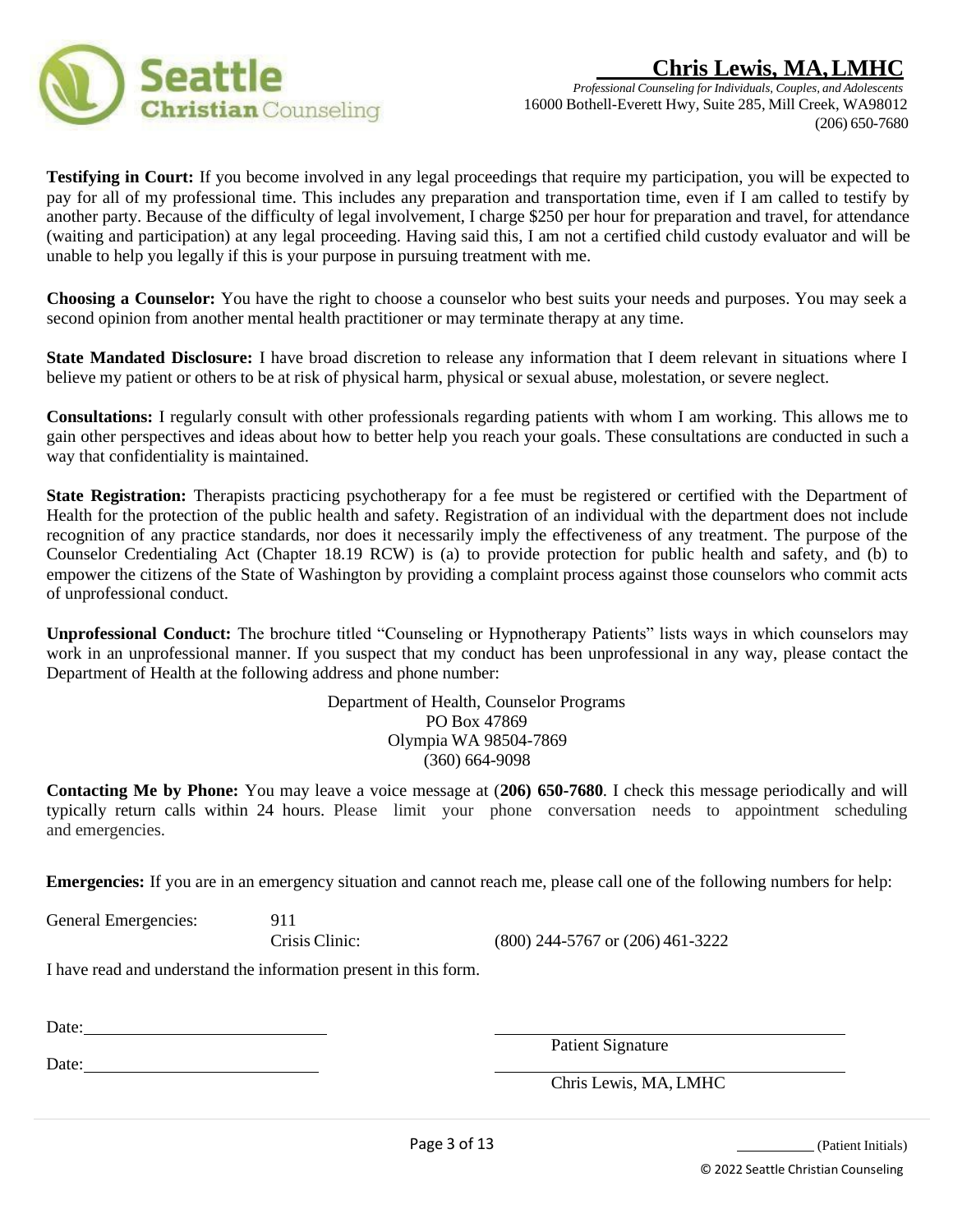

## **HIPAA COMPLIANCE NOTICE OF PRIVACY PRACTICES**

**This notice describes how medical information about you may be used and disclosed, and how you can get access to this information. This information will include Protected Health Information (PHI), as that term is defined in privacy regulations issued by the United States Department of Health and Human Services pursuant to the Health Insurance Portability and Accountability Act of 1996 ("HIPAA") and, as applicable, RCW Chapter 70.02 entitled "Medical Records - Health Care Access and Disclosure." Please review it carefully.**

We respect your privacy. We understand that your personal health information is very sensitive. We will not disclose your information to others unless you tell us to do so, or unless the law authorizes or requires us to do so. The law protects the privacy of the health information we create and obtain in providing our care and services to you. For example, your protected health information includes your symptoms, test results, diagnoses, treatments, health information from other providers, and billing and payment information relating to these services. Federal and state law allows us to use and disclose your protected health information for purposes of treatment and health care operations. State law requires us to get your authorization to disclose this information for payment purposes.

### **Protected Health Information:**

*Protected health information* means individually identifiable health information:

- Transmitted by electronic media.
- Maintained in any medium described in the definition of electronic media; or
- Transmitted or maintained in any other form ormedium.

### **Examples of Use and Disclosures of Protected Health Information for Treatment, Payment, and Health Operations**

### **For treatment:**

- Information obtained by a nurse, physician, clinical psychologist, MSW, therapist, or other member of ourhealth care team will be recorded in your medical record and used to help decide what care may be right for you.
- We may also provide information to others providing you care. This will help them stay informed about yourcare.

### **For payment:**

• In Washington State, written patient permission is required to use or disclose PHI for payment purposes, including to your health insurance plan. We will have you sign another form Assignment of Benefits or similar form for this purpose (RCW 70.02.030(6)). Health plans need information from us about your medical care. Information provided to health plans may include your diagnosis, procedures performed, or recommendedcare.

### **For healthcare operations:**

- We use your medical records to assess quality and improve services.
- We may use and disclose medical records to review the qualifications and performance of our healthcare providers and to train our staff.
- We may contact you to remind you about appointments and give you information about treatment alternatives or other health-related benefits and services.
- We may use and disclose your information to conduct or arrange for services, including:
	- $\triangleright$  medical quality review by your health plan.
	- ➢ accounting, legal, risk management, and insurance services.
	- ➢ audit functions, including fraud and abuse detection and compliance programs.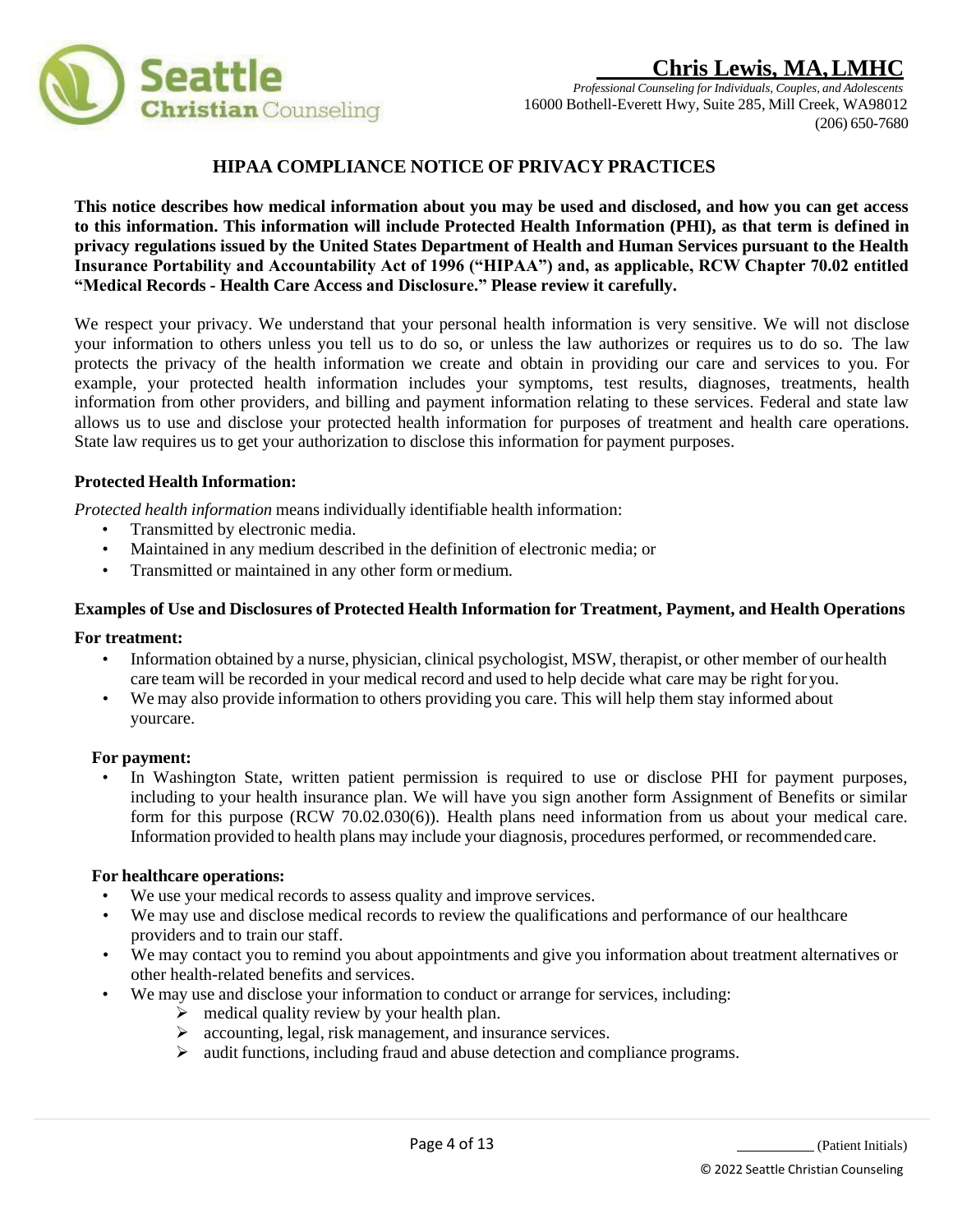

*Professional Counseling for Individuals, Couples, and Adolescents* 16000 Bothell-Everett Hwy, Suite 285, Mill Creek, WA98012 (206) 650-7680

## **YOUR HEALTH INFORMATION RIGHTS**

The health and billing records we create, and store are the property of health care provider. The protected health information in it, however, generally belongs to you. You have a right to:

- Receive, read, and ask questions about this Notice.
- Ask us to restrict certain uses and disclosures. You must deliver this request in writing to us. We are not required to grant the request. But we will comply with any request granted.
- Request and receive from us a paper copy of the most current Notice of Privacy Practices for Protected Health Information ("Notice").
- Request that you be allowed to see and get a copy of your protected health information. You may make this request in writing. We have a form available for this type of request.
- Have us review a denial of access to your health information—except in certain circumstances.
- Ask us to change your health information. You may give us this request in writing. You may write a statement of disagreement if your request is denied. It will be stored in your medical record and included with any release of your records.
- When you request, we will give you a list of disclosures of your health information. The list will not include disclosures to third-party payors. You may receive this information without charge once every 12 months. We will notify you of the cost involved if you request this information more than once in 12months.
- Ask that your health information be given to you by another means or at another location. Please sign, date, and give us your request in writing.
- Cancel prior authorizations to use or disclose health information by giving us a written revocation. Your revocation does not affect information that has already been released. It also does not affect any action taken before we have it. Sometimes, you cannot cancel an authorization if its purpose were to obtain insurance.

For help with these rights during normal business hours, please contact our Privacy Officer:

Chris Lewis, MA, LMHC 16000 Bothell-Everett Hwy, Suite 285 Mill Creek, WA 98012 Tel: (206) 650-7680

### **Psychotherapy Notes:**

Notes recorded (in any medium) by a health care provider who is a mental health professional documenting or analyzing the contents of a conversation during a private counseling session or a group, joint, or family counseling session and that are separated from the rest of the individual's medical record. *Psychotherapy notes* excludes medication prescription and monitoring, counseling session start and stop times, the modalities and frequencies of treatment furnished, results of clinical tests, and any summary of the following items: diagnosis, functional status, the treatment plan, symptoms, prognosis, and progress to date. An authorization to use or disclose psychotherapy notes is required except if used by the originator of the notes for treatment, to a person or persons reasonably able to prevent or lessen the threat (including the target of the threat), if the originator believes in good faith that the use or disclosure is necessary to prevent or lessen a serious and imminent threat to the health or safety of a person or the public, if the notes are to be used in the course of training students, trainees or practitioners in mental health; to defend a legal action or any other legal proceeding brought forth by the patient; when used by a medical examiner or coroner; for health oversight activities of the originator; or when required by law.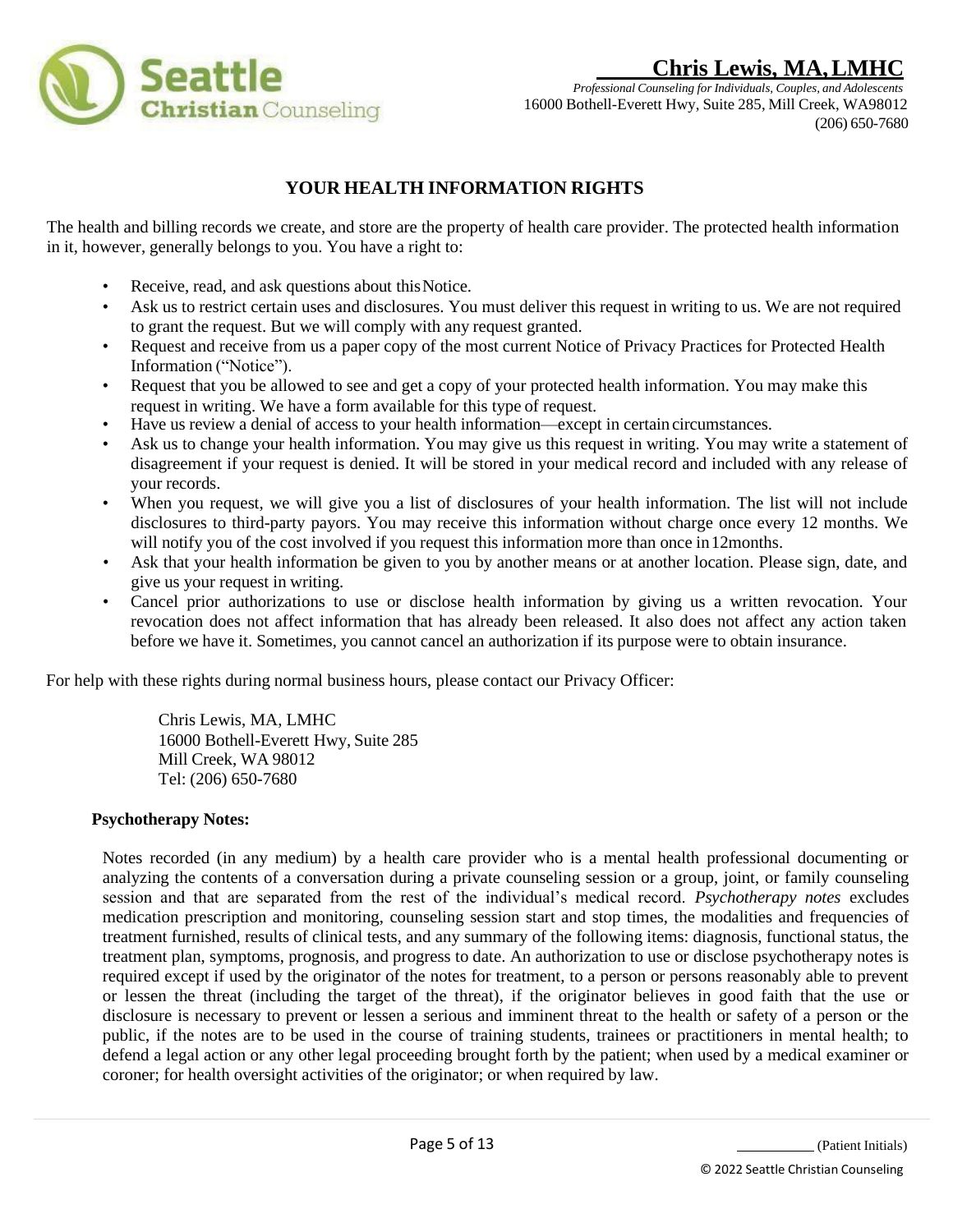

*Professional Counseling for Individuals, Couples, and Adolescents* 16000 Bothell-Everett Hwy, Suite 285, Mill Creek, WA98012 (206) 650-7680

## **OUR REPONSBILITIES**

### **We are required to:**

- Keep your protected health information private.
- Give you this Notice.
- Follow the terms of this Notice.

We have the right to change our practices regarding the protected health information we maintain. If we make changes, we will update this Notice. You may receive the most recent copy of this Notice by calling and asking for it or by visiting our office or medical records department to pick one up.

### **To Ask for Help or Complain**

If you have questions, want more information, or want to report a problem about the handling of your protected health information, you may contact our Privacy Officer at the above address.

If you believe your privacy rights have been violated, you may discuss your concerns with the Privacy Officer. You may send a written complaint to the Washington State Department of Health at:

510 4<sup>th</sup> Avenue W, Suite 404 Seattle, WA 98119

You may also file a complaint with the U.S. Secretary of Health and Human Services.

We respect your right to file a complaint with us or with the U.S. Secretary of Health and Human Services. If you complain, we will not retaliate against you.

### **Other Disclosures and Uses of Protected Health Information**

Notification of Family and Others:

• Unless you object, we may release health information about you to a friend or family member who is involved in your medical care. We may also give information to someone who helps pay for your care. We may tell your family or friends your condition and that you are in a hospital. This would be limited to your name and general health condition (for example, "critical," "poor," "fair," "good" or similar statements). In addition, we may disclose health information about you to assist in disaster relief efforts.

You have the right to object to this use or disclosure of your information. If you object, we will not use or disclose it.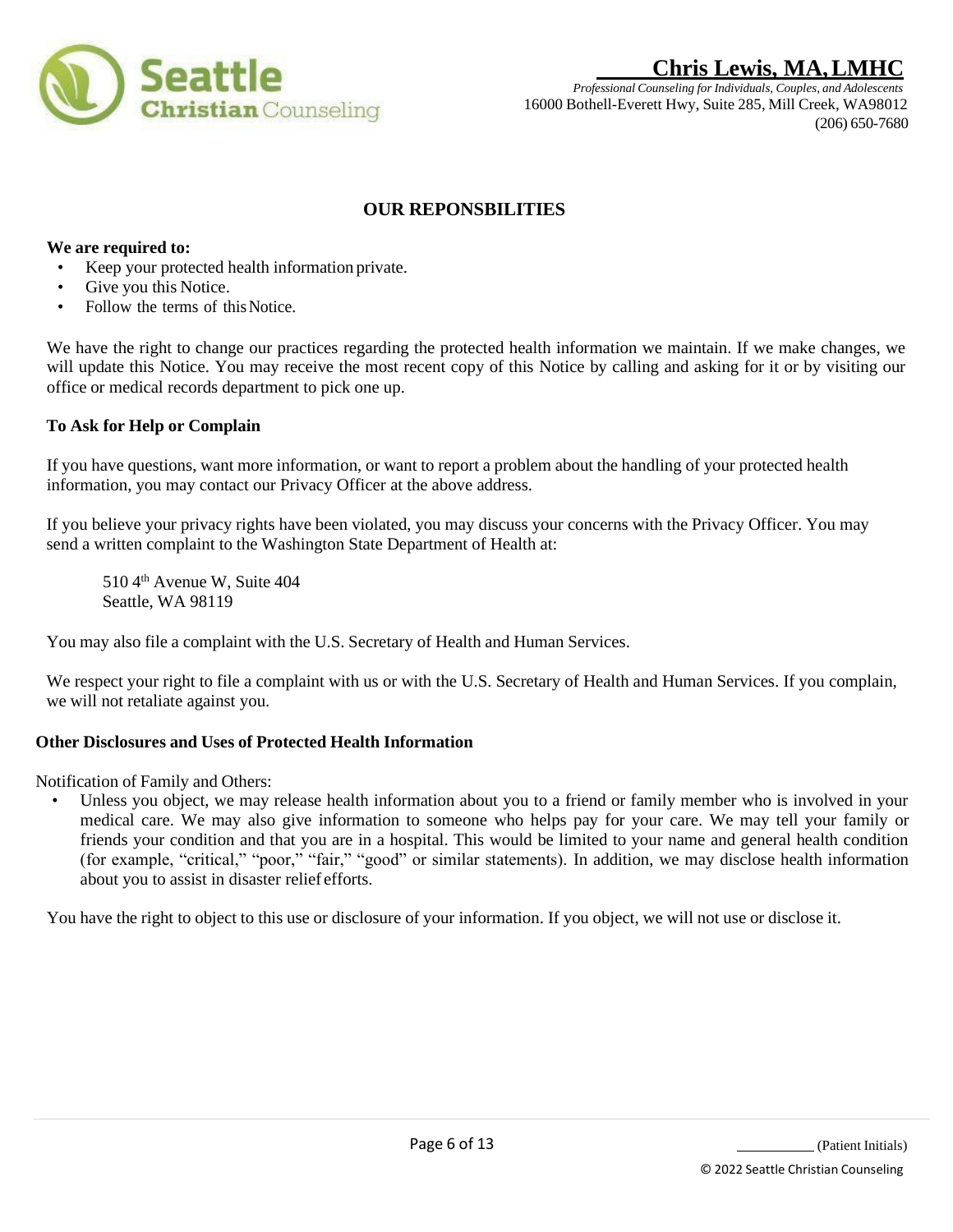

### **We may use and disclose your protected health information without your authorization as follows:**

- With Medical Researchers—if the research has been approved and has policies to protect the privacy of your health information. We may also share information with medical researchers preparing to conduct a research project.
- **To the Food and Drug Administration (FDA)** relating to problems with food, supplements, and products.
- **To Comply with Workers' Compensation Laws -** if you make a workers' compensation claim.

### **For Public Health and Safety Purposes as Allowed or Required byLaw:**

- to prevent or reduce a serious, immediate threat to the health or safety of a person or the public.
- to public health or legal authorities
- to protect public health and safety
- to prevent or control disease, injury, or disability
- to report vital statistics such as births or deaths.
- **To Report Suspected Abuse or Neglect** to public authorities.
- **To Correctional Institutions** if you are in jail or prison, as necessary for your health and the health and safety of others.
- **For Law Enforcement Purposes** such as when we receive a subpoena, court order, or other legal process, or you are the victim of a crime.
- **For Health and Safety Oversight Activities**. For example, we may share health information with the Department of Health.
- **For Disaster Relief Purposes**. For example, we may share health information with disaster relief agencies to assist in notification of your condition to family or others.
- **For Work-Related Conditions That Could Affect Employee Health**. For example, an employer may ask us to assess health risks on a jobsite.
- **To the Military Authorities of U.S. and Foreign Military Personnel**. For example, the law may require us to provide information necessary to a military mission.
- **In the Course of Judicial/Administrative Proceedings** at your request, or as directed by a subpoena or court order.
- **For Specialized Government Functions**. For example, we may share information for national security purposes.
- **To Coroners, Medical Examiners, Funeral Directors**. We may disclose PHI to a coroner or medical examiner to identify a deceased person and determine the cause of death. In addition, we may disclose PHI to funeral directors, as authorized by law, so that they may carry out their jobs.
- **Organ and Tissue Donations**. If you are an organ donor, we may use or disclose PHI to organizations that help procure, locate, and transplant organs in order to facilitate an organ, eye or tissue donation and transplantation.
- **Incidental Disclosures**. We may use or disclose PHI incident to a use or disclosure permitted by the HIPAA Privacy Rule so long as we have reasonably safeguarded against such incidental uses and disclosures and have limited them to the minimum necessary information.
- **Limited Data Set Disclosures**. We may use or disclose a limited data set (PHI that has certain identifying information removed) for purposes of research, public health, or health care operations. This information may only be disclosed for research, public health, and health care operations purposes. The person receiving the information must sign an agreement to protect the information.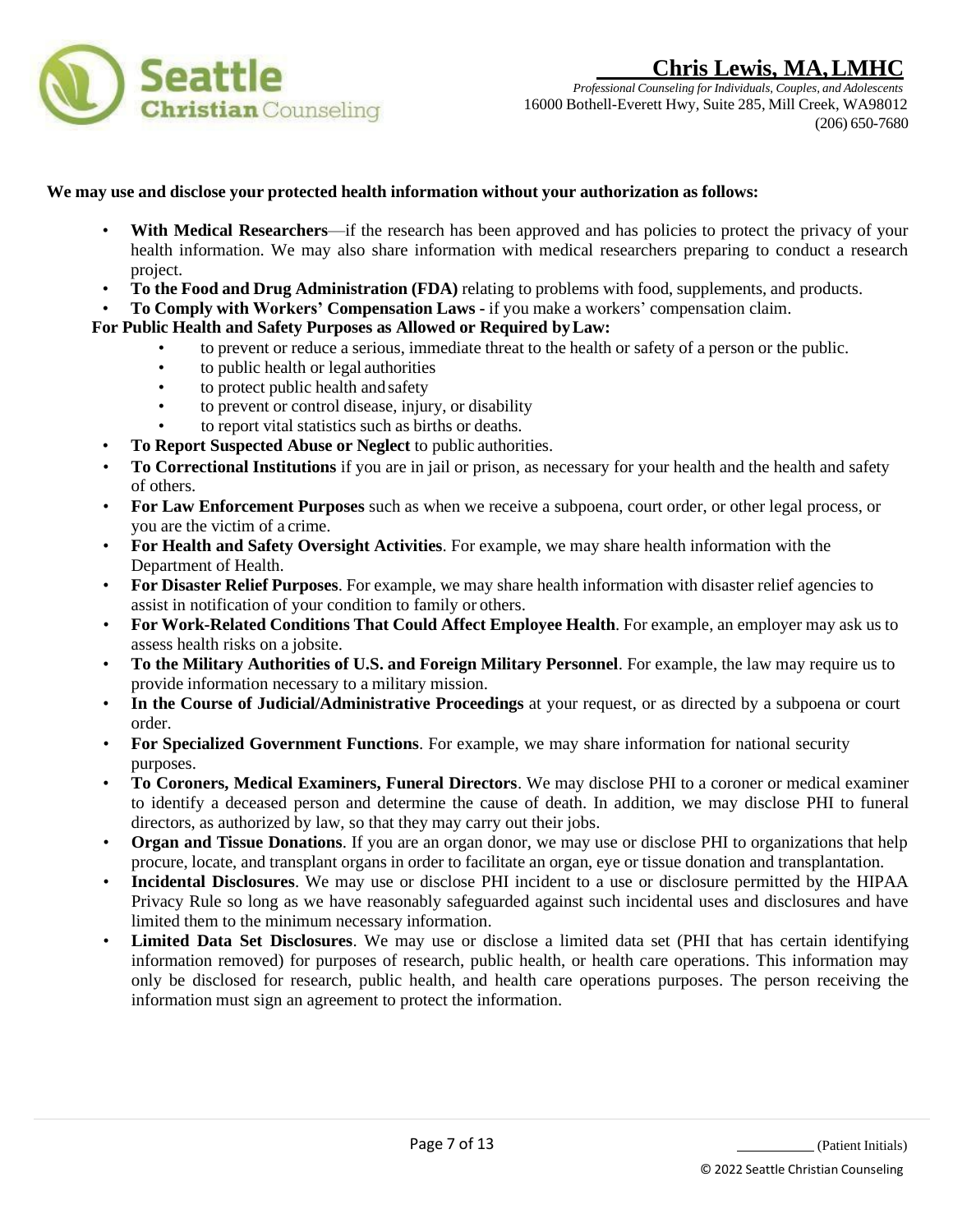

*Professional Counseling for Individuals, Couples, and Adolescents* 16000 Bothell-Everett Hwy, Suite 285, Mill Creek, WA98012 (206) 650-7680

## **SPECIAL AUTHORIZATIONS**

Certain federal and state laws that provide special protections for certain kinds of personal health information call for specific authorizations from you to use or disclose information. When your personal health information falls under these special protections, we will contact you to secure the required authorizations to comply with federal and state laws such as:

- Uniform Health Care Information Act (RCW70.02)
- **Sexually Transmitted Diseases (RCW 70.24.105)**
- **•** Drug and Alcohol Abuse Treatment Records (RCW 70.96A.150)
- **•** Mental Health Services for Minors (RCW 71.05.390-690)
- Communicable and Certain Other Diseases Confidentiality (WAC246-100-016)
- Confidentiality of Alcohol and Drug Abuse Patients (42 CFR Part2)

If we need your health information for any other reason that has not been described in this notice, we will ask for your written authorization before using or disclosing any identifiable health information about you. Most important, if you choose to sign an authorization to disclose information, you can revoke that authorization at a later time to stop any future use and disclosure.

### **Other Uses and Disclosures of Protected Health Information**

• Uses and disclosures not in this Notice will be made only as allowed or required by law or with your written authorization.

**Effective Date:** , 20

### **ACKNOWLEDGMENT OF RECEIPT OF NOTICE OF PRIVACY PRACTICES AND FINANCIAL AGREEMENT**

(Pursuant to the Health Insurance Portability and Accountability Act of 1996 (HIPAA) and RCW 70.02.120)

**Chris Lewis** keeps a record of the health care services we provide you. You may ask to see and copy that record. You may also ask to correct that record. We will not disclose your record to others unless you direct us to do so or unless the law authorizes or compels us to do so. You may see your record or get more information about it by contacting our Privacy Officer. Written requests should be made to the Privacy Officer at the following address:

Chris Lewis, MA, LMHC

16000 Bothell-Everett Hwy, Suite 285 Mill Creek, WA 98012 Tel: (206) 650-7680

Our **Notice of Privacy Practices** describes in more detail how your health information may be used and disclosed, and how you can access your information.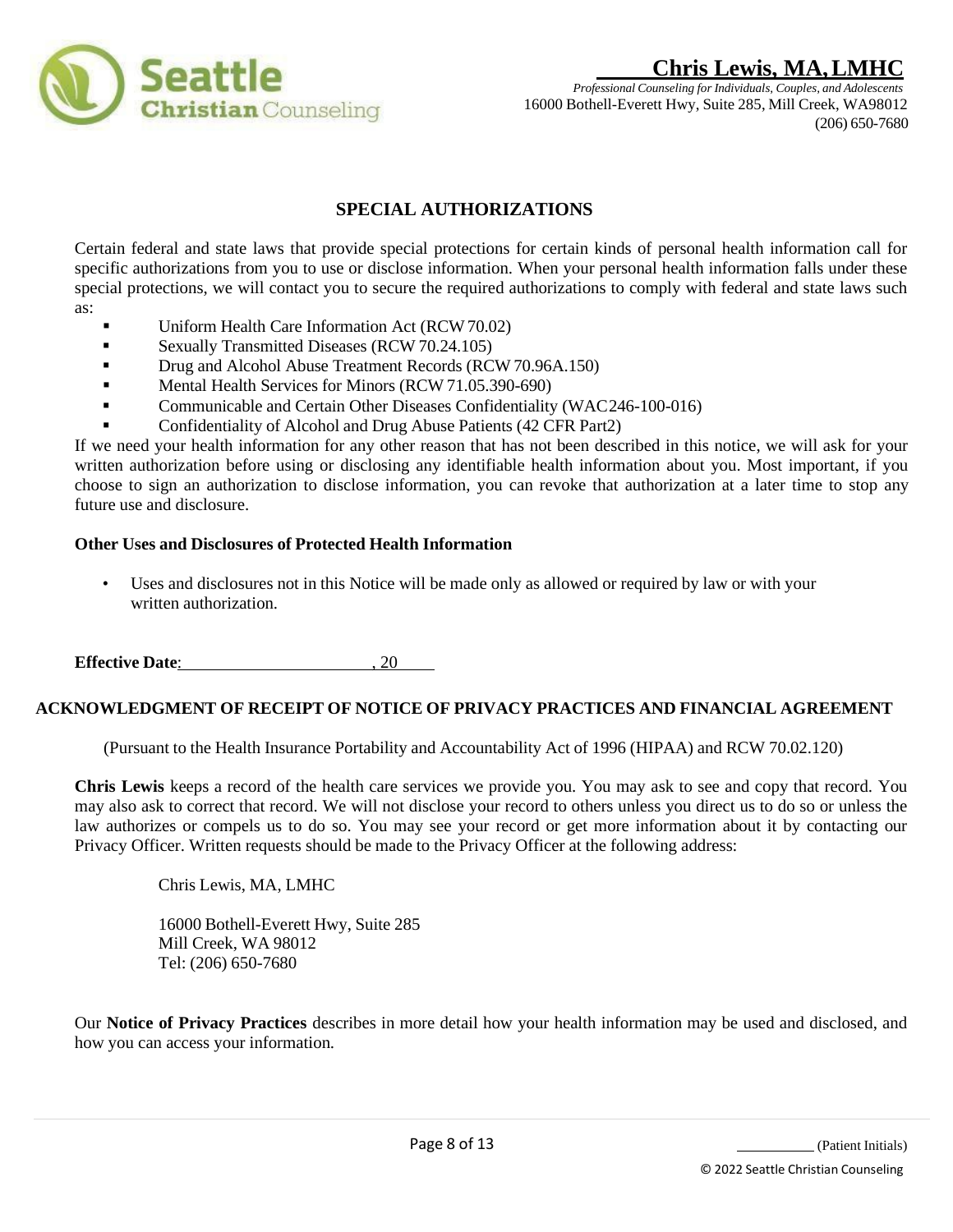

## **Chris Lewis, MA,LMHC** *Professional Counseling for Individuals, Couples, and Adolescents*

16000 Bothell-Everett Hwy, Suite 285, Mill Creek, WA98012 (206) 650-7680

## **PATIENT ACKNOWLEDGMENT**

### **BY MY SIGNATURE BELOW I ACKNOWLEDGE RECEIPT OF THE NOTICE OF PRIVACY PRACTICES.**

**VERIFICATION OF MEDICAL CONSENT:** I, the undersigned, hereby agree and consent to the plan of care proposed to me by the Covered Entity. I understand that I, or my authorized representative, have the right to decide whether to accept or refuse medical care. I will ask for any information I want to have about my medical care and will make my wishes known to the Covered Entity and/or its staff. The Covered Entity shall not be liable for the acts or omissions of others.

**AUTHORIZATION TO RELEASE INFORMATION – IF APPLICABLE:** I, the undersigned, hereby authorize the Covered Entity and/or its staff, to the extent required to assure payment, to disclose any diagnosis and pertinent medical information to a designated person, corporation, governmental agency or third party payer which is liable to the Covered Entity for the Covered Entity's charges or who may be responsible for determining the necessity, appropriateness, or amount related to the Covered Entity's treatment or charges, including medical service companies, insurance companies, workmen's compensation carriers, Social Security Administration, intermediaries, and the State Department of Health and Human Services when the patient is a Medicaid or Medicare recipient. This consent shall expire upon final payment relative to my care.

### **FINANCIAL AGREEMENT:**

**PRIVATE PAY:** I, the undersigned, hereby agree, whether signing as agent or as a patient, to be financially responsible to the Covered Entity for all charges not paid by insurance. I understand this amount is due at the beginning of the session.

**INSURANCE COVERAGE – IF APPLICABLE:** I certify that the information given to me in applying for payment under government or private insurance is correct. I hereby assign payment directly to the Covered Entity for benefits otherwise payable to me. Any portion of charges not paid by the insurance company will be billed to me and is then due and payable within thirty (30) days of invoice. I understand the Covered Entity will verify my insurance coverage but that this does not guarantee payment by the insurance company, and I will be responsible for all non-covered charges. I understand that it is my responsibility to determine the coverage limits of my insurance.

I understand a minimum monthly fee of 1% (annual rate of 12%) may be charged for late payment on all balances not covered by insurance. This is in addition to a charge for reasonable attorney fees, court costs, and collection agency expenses incurred to collect the amount due.

Patient or legally authorized individual signature Date

 $\overline{Printed}$  name if signed on behalf of the patient  $\overline{Relationship}$ 

(parent, legal guardian, personal representative)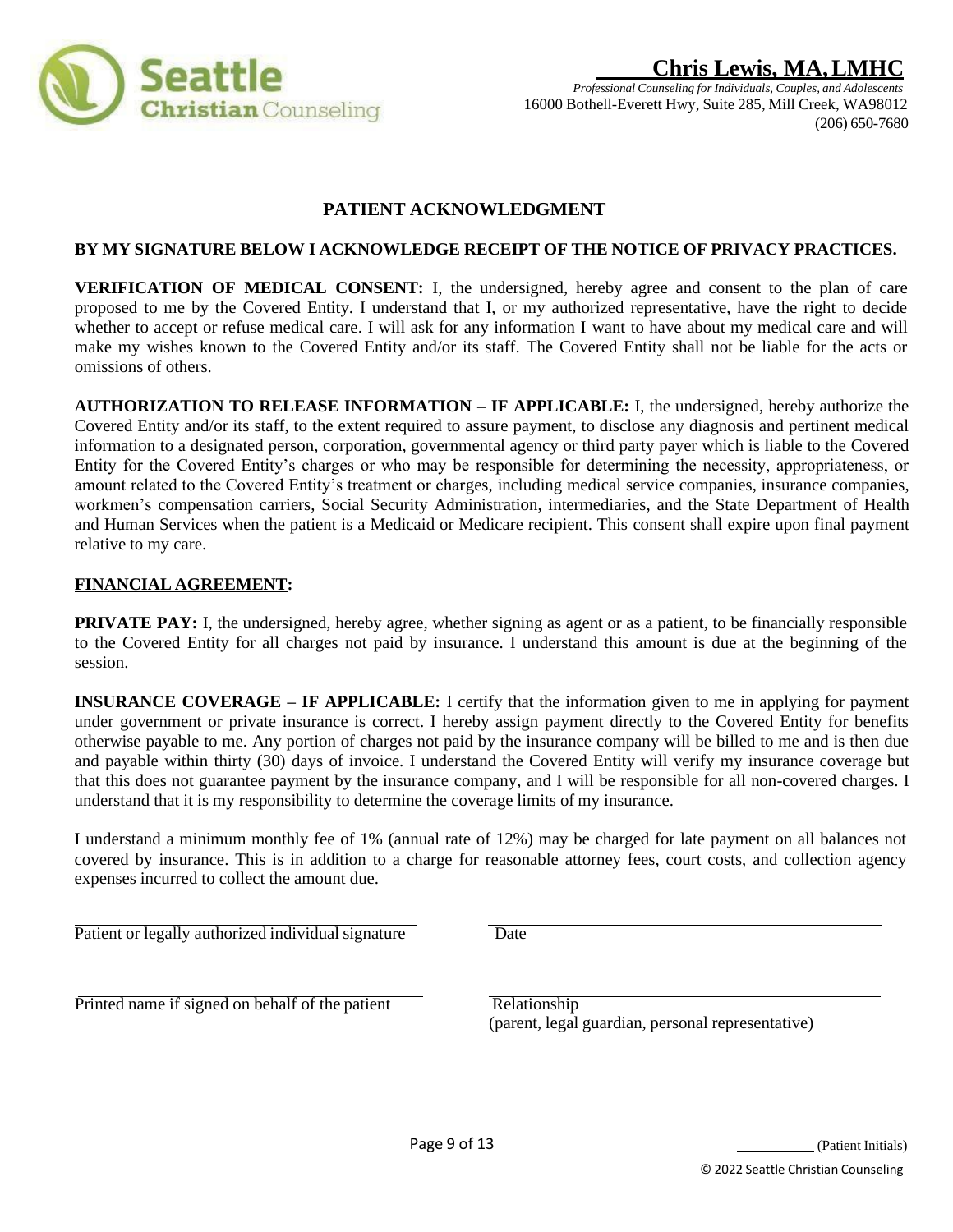

*Professional Counseling for Individuals, Couples, and Adolescents* 16000 Bothell-Everett Hwy, Suite 285, Mill Creek, WA98012 (206) 650-7680

### **ONLINE THERAPY INFORMED CONSENT (page 1 of 2)**

Christopher Lewis, M.A. Licensed Psychotherapist [chrisl@seattlechristiancounseling.com](mailto:chrisl@seattlechristiancounseling.com)

### **https://doxy.me/currach**

I hereby consent to telemedicine (online psychotherapy services) provided by Christopher Lewis, M.A. LMHC. I understand that "telemedicine" includes the practice of health care delivery, diagnosis, consultation, treatment, transfer of medical data, and education using interactive audio, video, or data communications. I understand that telemedicine also involves the communication of my medical/mental health information, both orally and visually, to health care practitioners located in Washington or outside of Washington.

### **I understand that I have the following rights with respect to telemedicine:**

I have the right to withhold or withdraw consent at any time without affecting my right to future treatment; nor risking the loss of any program benefits to which I'd otherwise be entitled.

The laws that protect the confidentiality of my medical information also apply to telemedicine. As such, I understand that the information disclosed by me during the course of my therapy is generally confidential. However, there are both mandatory and permissive exceptions to confidentiality, including, but not limited to reporting child, elder, and dependent adult abuse; expressed threats of violence towards an ascertainable victim or myself; and where I make my mental or emotional state an issue in a legal proceeding. This information is detailed in the Notice of Privacy Practices that I received. I also understand that the dissemination of any personally identifiable images or information from the telemedicine interaction to researchers or other entities shall not occur without my written consent.

I accept that telemedicine does not provide emergency services. During our first session, Chris and I will discuss an emergency response plan. If I am experiencing an emergency situation, I understand that I can call 911 or proceed to the nearest hospital emergency room for help. If I am having suicidal thoughts or making plans to harm myself, I can call the National Suicide Prevention Lifeline at 1-800-273-TALK (8255) for free 24-hour hotline support.

I understand that I have a right to access my medical information and copies of medical records in accordance with Washington and Washington law. I understand that I may benefit from telemedicine, but that results cannot be guaranteed. Advantages of telemedicine include but are not limited to increased access to providers, elimination of transportation concerns such as access and cost, reduced risk for medically fragile clients, increased comfort, and familiarity for clients in their own environments.

Telemedicine sessions will be held with the use of https://doxy.me. Please join my waiting room using this link: **https://doxy.me/currach**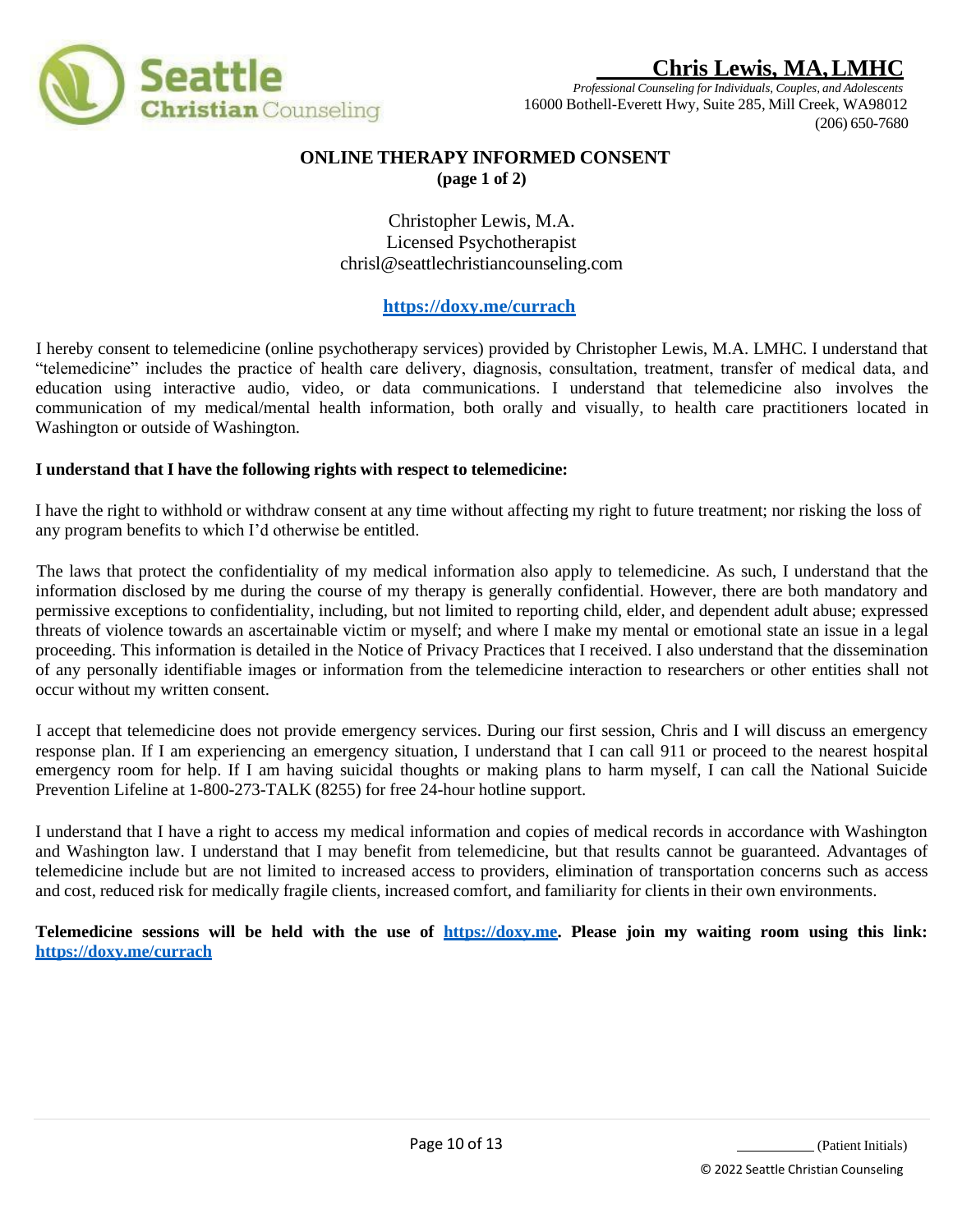



I understand that telemedicine-based services and care may not be as complete as face-to-face services. I also understand that if my psychotherapist believes I would be better served by another form of psychotherapeutic services (e.g., face-to-face services) I will be referred to a psychotherapist who can provide such services in my area. Finally, I understand that there are potential risks and benefits associated with any form of psychotherapy, and that despite my efforts and the efforts of my psychotherapist, my condition may not be improved, and in some cases, may even get worse.

I understand that there are technological risks specific to telemedicine, including, but not limited to, the possibility, despite reasonable efforts on the part of my psychotherapist, that: the transmission of my medical information could be disrupted or distorted by technical failures; the transmission of my medical information could be interrupted by unauthorized persons; and/or the electronic storage of my medical information could be accessed by unauthorized persons. I understand that my risks of a privacy violation increase substantially when I enter information on a public access computer, use a computer that is on a shared network, allow a computer to "auto remember" usernames and passwords, or use my work computer for personal communications; and that I am solely responsible for securing this end of our interaction.

#### **I understand that I am responsible for:**

(1) Providing the necessary computer, telecommunications equipment for my telemedicine, (2) Personal security and or protection on my computer,

(3) Location with sufficient lighting and privacy that is free from distractions or intrusions, (4) Reliable and secure highspeed internet connection.

(5) Backup form of communication (handy and on record) if the internet connection fails.

After we connect, I will help my therapist complete a check-in to ascertain the immediate suitability of telemedicine by verifying my name, location, whether I am in a situation conducive to a private, uninterrupted session, and my readiness to proceed. I will maintain current local emergency contact information with my therapist.

### **I have read and understand the information provided above.**

Patient Name: \_

Patient Signature:

Date:

**Telemedicine sessions will be held with the use of https://doxy.me. Please join my waiting room using this link https://doxy.me/currach**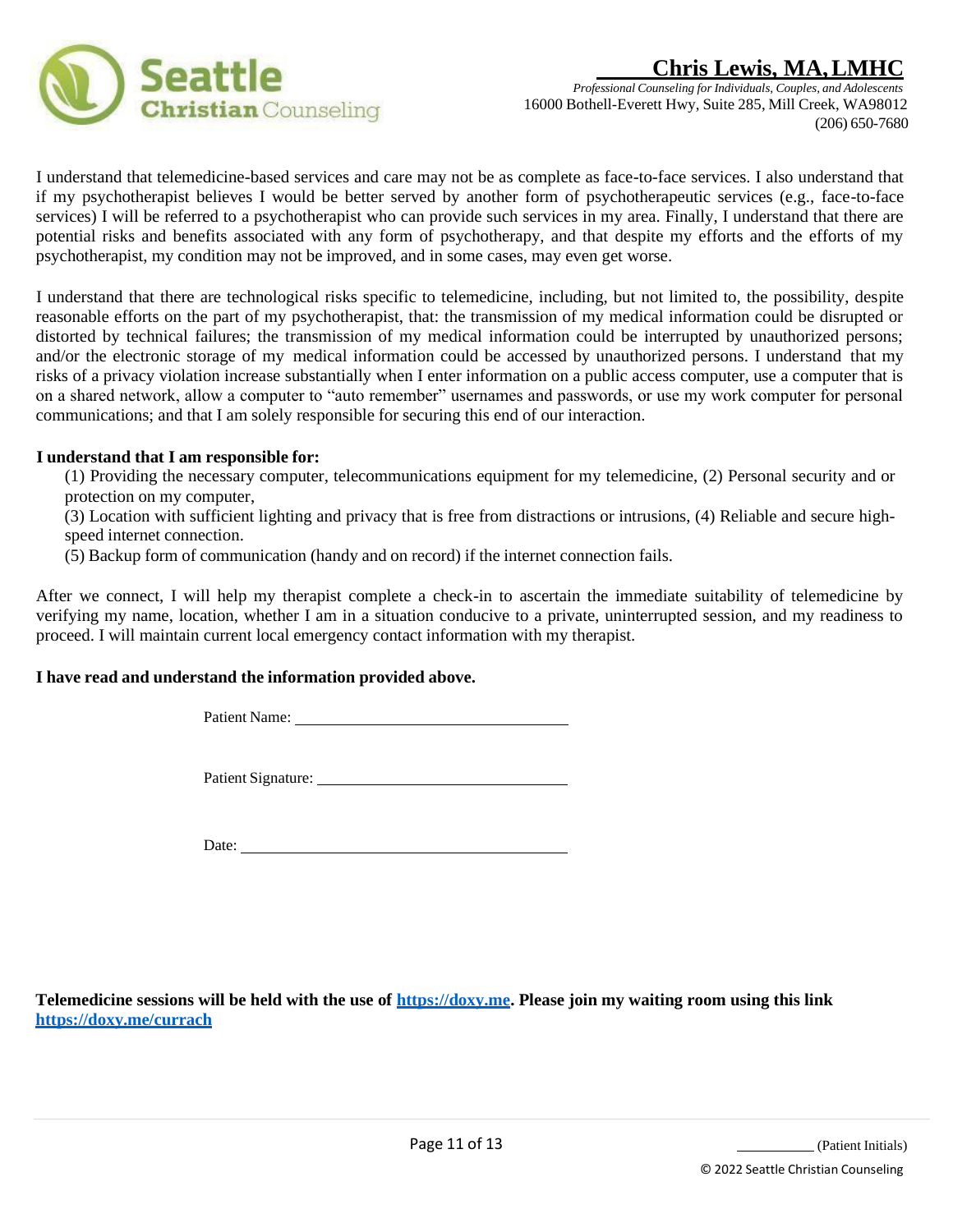

### **VIDEO AND AUDIO RECORDING RELEASE**

As an additional support for your counseling process, it is sometimes beneficial to use video feedback as part of our work together. This means that I may ask to video or audio record you during specific dialogues, exercises, or during entire sessions. This will give us the option to play back these tapes in session to help you see patterns of behavior in yourself or your significant other (if applicable). Because it usually takes some time to setup a video camera or audio recorder, I am requesting that we do the paperwork for this on the front end so that we can devote as much time to working on the issues that bring you into counseling. By viewing the videotape or listening to the audio recording in session, it allows us to "stop action" and process how you might approach an issue in a more productive way. It also allows you to witness your progress with your counselor and/or your relationship.

In addition to in-session use, I occasionally may use the video footage or audio recording to receive consultation from other health care professionals that I consult with. This may occur during time of treatment or thereafter for purposes of peer review, education, and quality assurance. During this process, your name will be kept confidential. In addition, all matters discussed with other health care providers will remain completely confidential. The video or audio recording will be used for no other purpose without your written permission, and it will be deleted when it is no longer needed for these purposes.

These recordings are the property of **Chris Lewis, MA, LMHC, Licensed Counselor** and will remain solely in my possession throughout the course of your counseling and until they are destroyed. Should you wish to review these recordings for any reason, we will arrange a session to do so. When unattended by me, these materials will remain in locked facilities and/or on encrypted computer systems at all times to ensure maximum confidentiality.

I hereby grant my/our permission for any audio or video recording that may be deemed pertinent in the counseling of my/ourselves, my/our marriage, or my/our family. The counseling sessions, records, video, and audio recordings are strictly confidential except where I consent to release, where state law requires the reporting of threats, violence, harm or child abuse, and neglect (from evidence or suspicion), and when information is subpoenaed by the courts.

In no way will the refusal to grant consent for this video or audio recording effect my/our getting assistance for myself/ourselves. I understand I may revoke this permission in writing at any time, but until I do so, it shall remain in full force and effect.

Patient Date

(signature) (printed name)

**Counselor** Date **Date** 

(signature) Chris Lewis, MA, LMHC